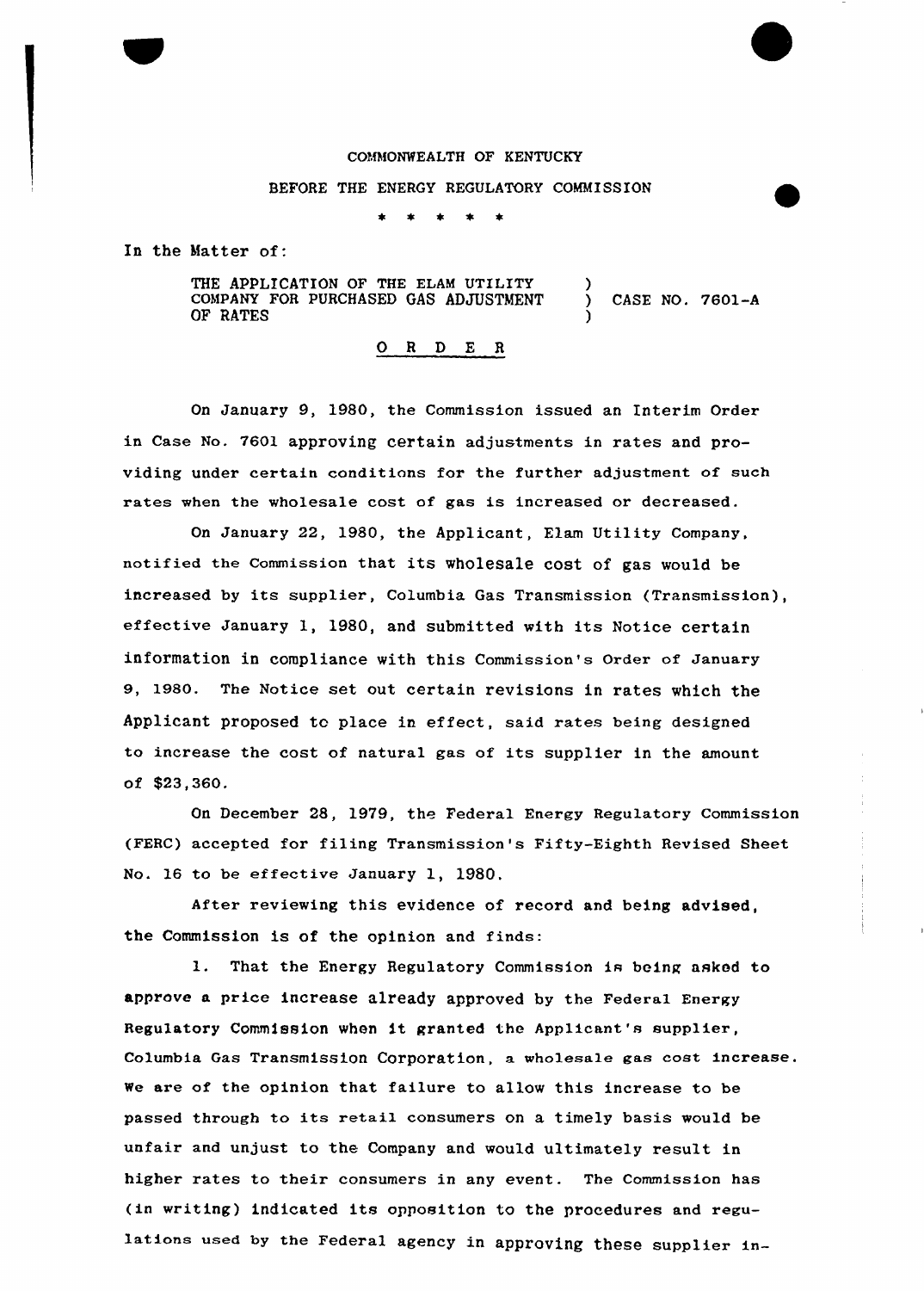creases since 1975. Ne continue to be opposed and are continuing to seek alternative ways to overcome the regulatory inequities which have such a direct impact on the retail consumers.

2. That the Applicant's supplier, Transmission, has filed for increased rates to become effective January 1, 1980.

3. That this increase reflected Transmission's rates as accepted by FERC on December 28, 1979, and made effective January 1, 1980, by FERC.

4. That the Applicant's adjustment in rates under the Purchased Gas Adjustment Clause approved by the Commission in its Order in Case No. 7601 dated January 9, 1980, is fair, just and reasonable, in the public interest and should be effective with gas supplied on and after the date of this Order.

IT IS THEREFORE ORDERED that said Purchased Gas Adjustment sought by the Applicant and adjusted as aforesaid mentioned be and the same is hereby approved to be effective with gas supplied on and after February 11, 1980, as set out in Appendix "A" attached hereto and made a .part hereof.

IT IS FURTHER ORDERED that for the purpose of the future application of the Purchased Gas Adjustment Clause of the Applicant the Base Rate for purchased gas shall be:<br>Commodity

Columbia Gas Transmission Corporation

# Schedule SGS  $$2.5646$  per MCF

IT IS FURTHER ORDERED that the information furnished this Commission by Applicant on January 22, 1980, constitutes full compliance with the Commission's Order in Case No. 7601 and any other information ordinarily required to be filed under the Commission's Regulations is hereby waived.

IT IS FURTHER ORDERED that within thirty {30) days after the date of this Order, Applicant shall file with this Commission its revised tariff sheets setting out the rates approved herein.

Done at Frankfort, Kentucky, this<sub>m</sub>15th day of February, 1980. i ENERGY REGULATORY COMMISSION ATTEST:

Secretary For the Commission